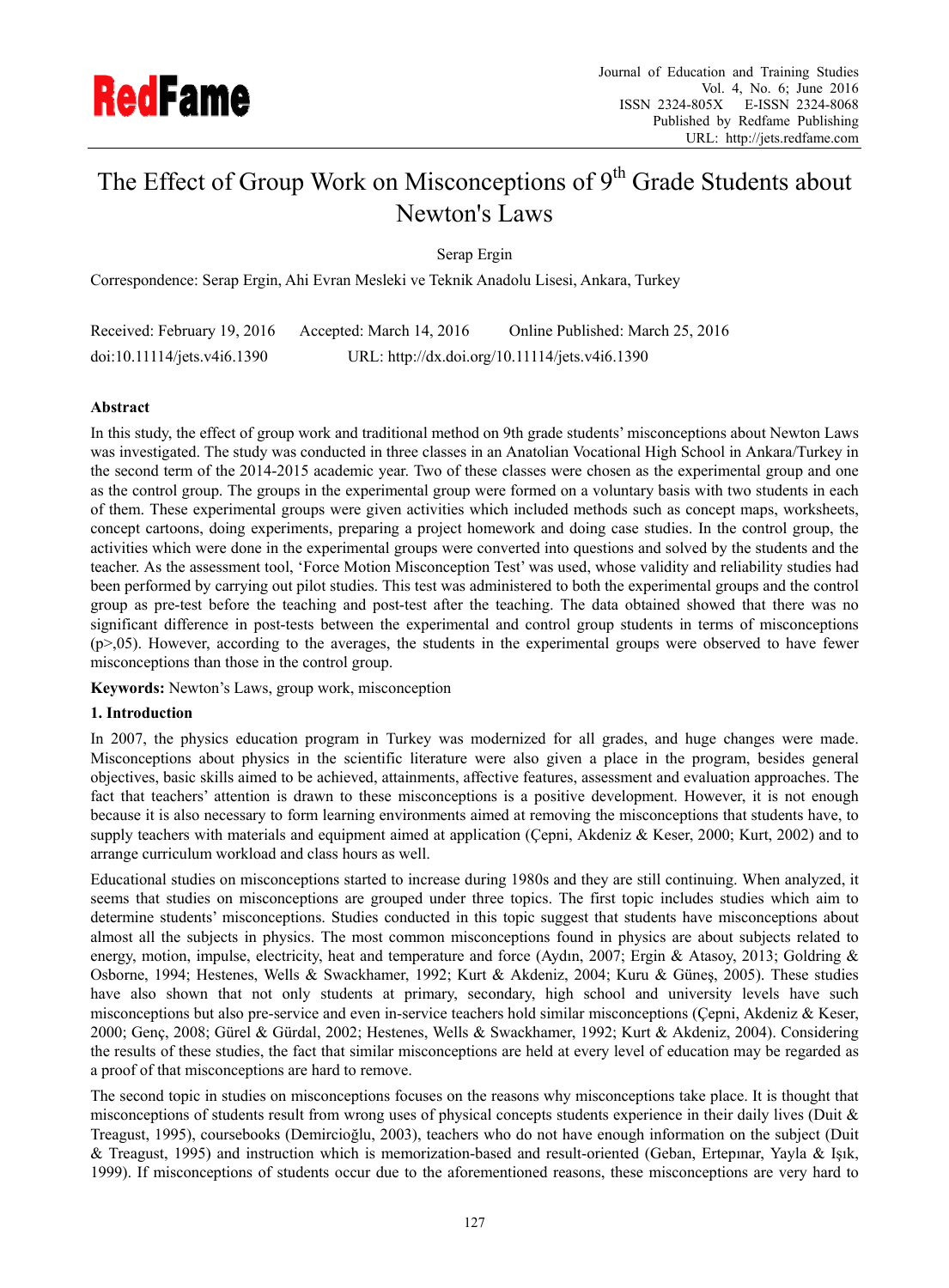change. Students' misconceptions become permanent and persistent if students can solve problems they face with the concept they already have, if they do not face any problems or cases they can not solve, and if teaching is superficial (Güneş, 2005).

Studies under the third topic consist of using various methods and techniques to replace misconceptions students have with scientifically correct information or reduce them. Concept cartoons (Hand & Treagust, 1991), worksheets (Atasoy, 2008), concept maps (Aydın, 2007), conceptual change texts (Gülçiçek, 2004; Yılmaz, 2010), teaching based on learning styles (Ergin & Atasoy, 2013), usage of analogies (Uğur, 2009), teaching based on 5E model (Yıldız, 2010) and computer-aided teaching (Köse, Ayas & Taş, 2003) aimed at removing students' misconceptions may be given as examples of such studies. Results from these studies suggest that these methods and techniques have a positive effect. Replacing misconceptions that students have with scientifically correct information requires a process. During this process, students, first of all, have to face their misconceptions. In other words, students need to be made feel that they fall short in explaining events with the help of their current knowledge. After that, the new concept which is scientifically correct has to be presented to the student. In this way, a contradiction will occur in the student's mind. The fact that the new concept presented to the student is comprehensible, easy, clear, reasonable and convincing will make it easy for the student to adopt. Also, when the student notices that the new concept given helps him/her solve other problems, conceptual change will take place as a result (Hewson & Hewson, 1984; Posner, Strike, Hewson & Gertzog, 1982).

According to Riche (2000), instead of using a single method, keeping students' differences in mind, it will be more effective to use various methods to remove misconceptions. In this study, several different methods and techniques were carried out by forming groups of two so that students could work with their peers. As far as group work is concerned, several different methods can be found in the literature. Most of the studies conducted in this area focus on students' achievement and attitude (Akay, 2011; Bilgin & Geban, 2001; Savaş, 2011; Şekercioğlu, 2011; Tokatlı, 2010). The number of studies conducted on the effect of group work on students' misconceptions is quite small (Snyder & Sullivan, 1995; Tarhan & Sesen, 2012; Ünlüsoy, 2006). That is why, in this study, the effect of group work method on misconceptions about Newton's laws of motion was investigated in comparison with individual work.

## **2. Method**

## *2.1 Model and the Sample of the Study*

The sample of the study consisted of students attending three 9th grade classes in an Anatolian Vocational High School in Ankara in the second term of the 2014-2015 academic year. Two of these classes were selected as the experimental group and the other one as the control group. Students' ages range from 15 to 17. The numbers of students belonging to the experimental group and the control group are summarized in Table 1.

| Class                    | Girls | <b>Boys</b> | Total |
|--------------------------|-------|-------------|-------|
| 9-A (control)            | 8     | 24          | 32    |
| 9-B (experimental)       |       | 14          | 25    |
| 9-C (experimental)       |       | 12          | 24    |
| Control group total      |       | 24          | 32    |
| Experimental group total | 23    | 26          | 49    |

Table 1. Student numbers of experimental and control groups

As seen in Table 1, the experimental groups consisted of 49 students and the control group consisted of 32 students in total.

## *2.2 Data Collecting Tools and Data Analysis*

In this study, ''Force Motion Misconceptions Test'' was used, which was developed in order to determine students' misconceptions identified in the literature. This misconception test consisted of two steps. In the first step, students were given the questions and told to tick one of the five multiple choice answers which they thought correct. In the second step, they were asked to explain the reason for the answer they had given in the first step. In other words, the first step of each question consisted of five multiple-choice questions, and the second step of the same questions consisted of open ended questions. The test had 13 questions. The questions numbered 1, 2, 3, 6, 8, 9, 10, 11, 12 and 13 of the test were taken from the test developed by Atasoy (2008). The cases taken by Atasoy (2008) from various sources and used as interview cards and concept cartoons were converted into questions and used as questions numbered 4, 5 and 7 in the test. A pilot study was carried out with 200 students to determine the validity and reliability of the test. As a result of the analyses, the reliability value of the test according to the misconceptions for the first step was calculated as 0,69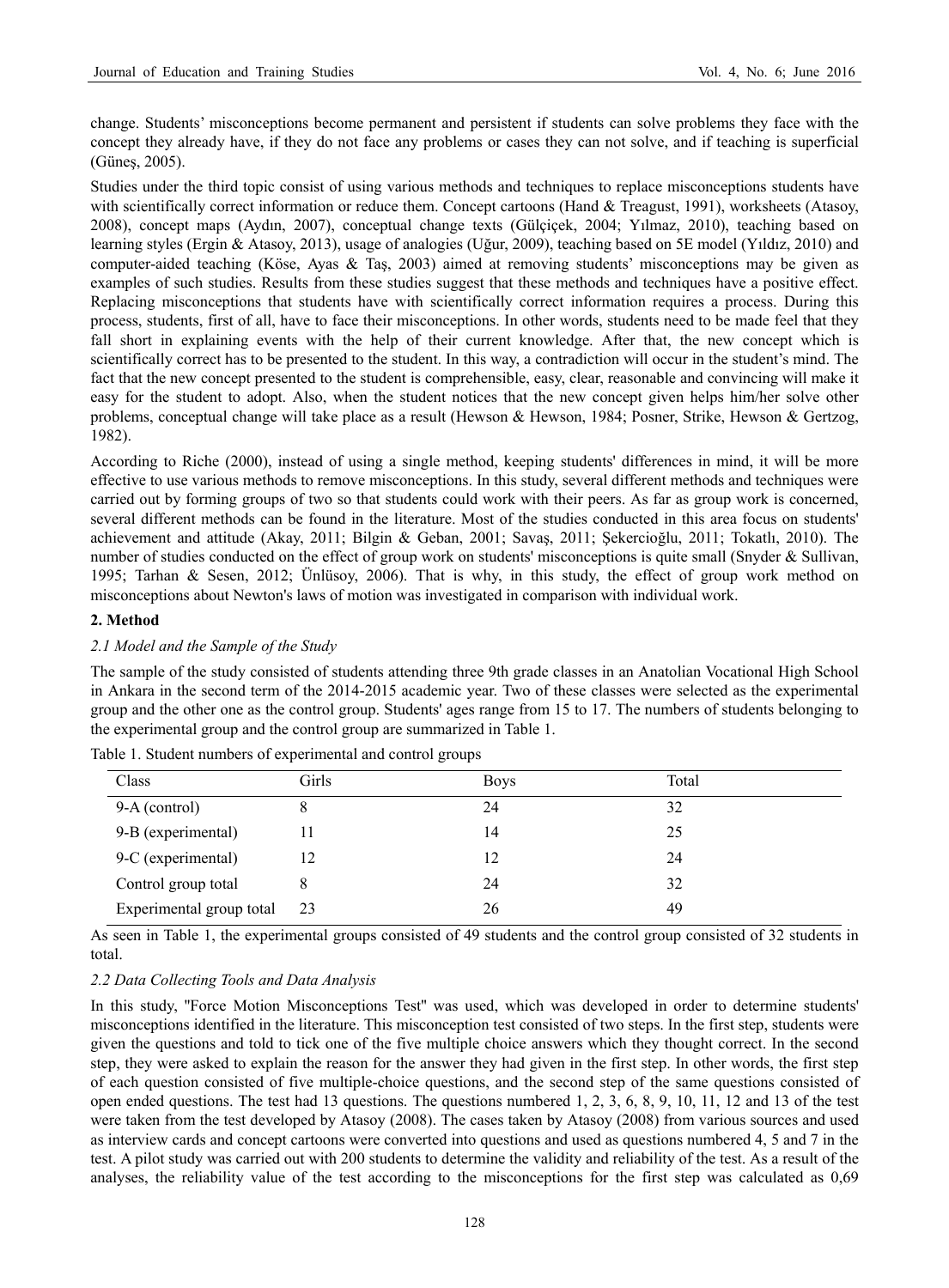according to Cronbach  $\alpha$ , and as 0,65 for the first two steps. This reliability value can be accepted as good for a misconceptions test (DeVellis, 1991). The misconceptions which were aimed to be identified in the test and their item numbers are summarized in Table 2.

#### Table 2. Misconceptions and item no

| Misconception                                                                   | Item no                           |
|---------------------------------------------------------------------------------|-----------------------------------|
| 1. If there is no force, there is no motion.                                    | 1a, 1d, 2e, 3d, 7d, 13b           |
| 2. Constant velocity requires a constant force.                                 | le, 2b, 2d, 7d                    |
| 3. The force which starts the motion continues to affect throughout the motion. | 5a, 5c, 6a, 6c, 6e, 13a, 13d, 13e |
| 4. Action and reaction forces cancel each other out.                            | 8c, 8d, 10e, 11a, 12c             |
| 5. The heavier object exerts a greater force.                                   | 8a, 9a, 12a                       |
| 6. The object which has higher velocity exerts a greater force.                 | 1a, 10d,                          |
| 7. Velocity is directly proportional to the exerted force.                      | 4a, 4b                            |

As seen in Table 2, seven misconceptions were measured with 30 choices in 13 questions. Because the numbers of students in the experimental groups and the control group were not equal, the comparison was made by giving the percentage of students who have a misconception instead of the number of students. The test was administered to the experimental groups and the control group as pre-test before the teaching, and as post-test after the teaching.

### *2.3 Teaching the Lesson in the Groups*

In this study, the teaching was carried out in the experimental groups and the control group by the writer of the paper during the 2014-2015 academic year. At the time the study was performed, the writer had a teaching experience of 13 years, and was teaching physics at the school where the study was conducted. Also, the classes in the sample group were the classes the writer taught routinely. That is why there was no need to make additional explanations to the students about the study. In the experimental groups and the control group, the units of '' nature of physics'', ''waves'', ''matter and its qualities'', ''force and motion'' were taught respectively. The first three units were taught with the traditional methods including lectures, question-answer, problem-solving and in-class discussion. In the control group, teaching of the unit ''force and motion'' continued with the traditional method. In the experimental groups, group work was done in this unit. In the group work, which was aimed at enabling students to work with their peers and learn from each other, the groups were presented with various activities and given time to accomplish them. The group work in this study was planned in the way that the students worked in groups of two. The students in the experimental groups were given information about the method before the start of the teaching with the group work method. Also, the belief was expressed to the students that the group work method would contribute to their success. In addition, it was emphasized that each student might be more successful in other lessons. Achievement tests were applied after the first three units had been taught to the experimental groups. These achievement tests were developed by Ergin, Sen & Atasoy (2015) and their validity and realiability studies were conducted. Students' answers were converted into points on a 100-point grading scale, and their arithmetic mean was calculated. For each class in the experimental groups, the students were put in order according to their average scores starting from the highest. Those calasses were divided into two as successful and less successful according to the average scores they got in the previous 3 units. The students were then asked to form groups of two one from the successful group and the other from less successful group on a voluntary basis. Except for a few ones, the students chose their groups on their own.

The teaching in the experimental groups and the control group was carried out in 22 class hours for the unit ''Force and Motion''. Before the teaching, ''Force and Motion Misconception Test'' was applied as pre-test in order to identify students' misconceptions about the force and motion subject. The teaching in the control group was carried out, as explained above, with the traditional method. On the other hand, in the experimental groups, the teacher first summarized the subject, solved problems about the subject, and then gave activities to the groups. The activities presented to the groups were worksheets, concept cartoons, case studies, writing a story, dramatization, debates between groups, performance homework and experiments. After the groups completion of the activities, if more than 50 percent of the groups completed them successfully, one group or a few groups were given the chance to present their activities. If the groups had difficulty in doing the activity, the teacher made explanations. While the activities were being done, the teacher just observed the groups and provided guidance when necessary. In order to determine the effect of group work method on students' misconceptions about the subject, "Force and Motion Misconception Test" was given as post-test after the teaching.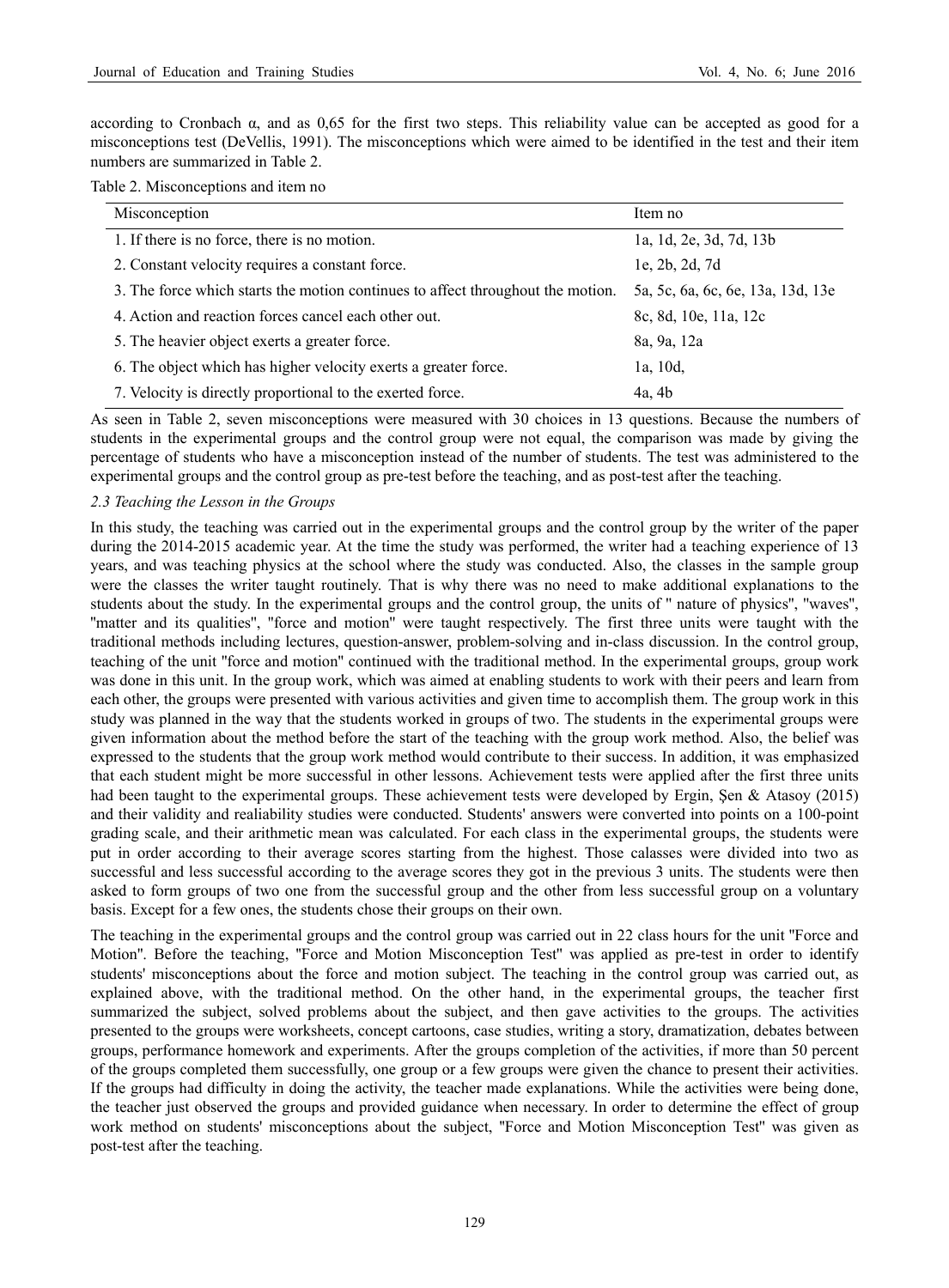## **3. Findings**

In this part, analyses of the data obtained through "Force and Motion Misconception Test" are given. Because the number of students in the experimental groups and the control group were not equal, instead of the numbers of students who had misconceptions about force and motion, the percentages of students for the first step and the first two steps are summarized in the graphs below. In Graph 1, the data obtained for the misconception "If there is no force, there is no motion'' is shown.



Graph 1. The percentage of students who have the misconception ''If there is no force, there is no motion''

As seen in Graph 1, the percentages of the experimental and the control group students having the misconception in the pre-tests and post-tests, according to only the first step, are higher than their percentages according to the first two steps. According to the pre-tests, the percentage of the experimental group students having this misconception (26.59%) is higher than that of the control group students (18.57%). According to the first two steps, when the post-tests are analyzed, the percentage of the experimental group students having the misconception for the pre-tests decreases to 26.17% and the control group students increases to 19.28% .The percentages of students who have the misconception ''Constant velocity requires a constant force'' are given in Graph 2.



Graph 2. The percentage of students who have the misconception ''Constant velocity requires a constant force''

As seen in Graph 2, according to the pre-tests, the percentage of students who have this misconception is higher in the control group. According to the first two steps, from the pre-test to the post-test, the percentage of students who have this misconception decreases from 18.92% to 17.85% in the control group while it increases from 14.89% to 17.02% in the experimental group.

The percentages of students who have the misconception ''The force which starts the motion continues to affect throughout the motion'' are given in Graph 3.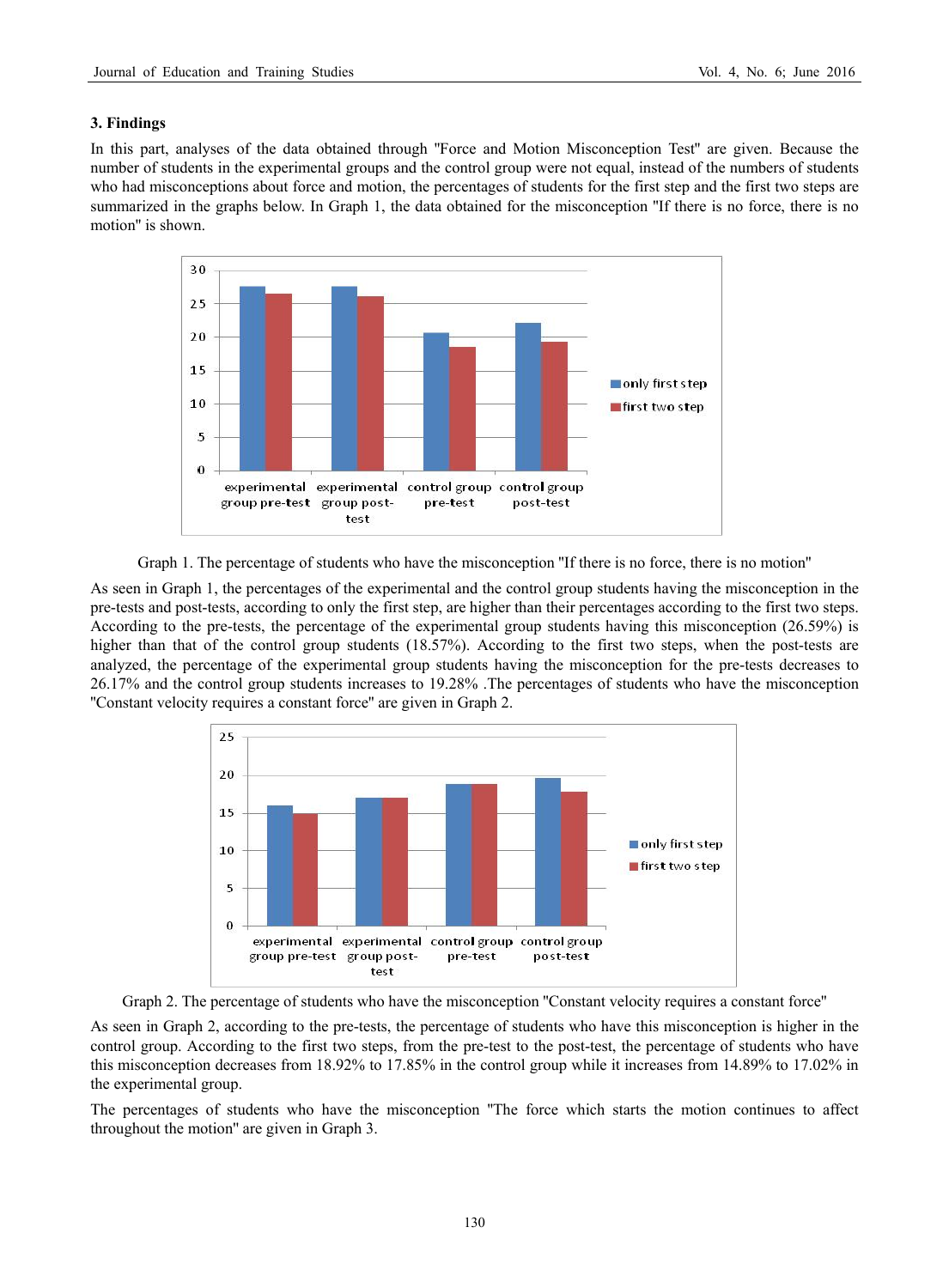



When Graph 3 is analyzed, it becomes conspicuous that the percentage of experimental group students who have this misconception only in the first step is very high 77%, according to the pre-test. This percentage is reduced almost by half and falls to 47% when it is estimated for the first two steps. According to the pre-test, the percentage of having this misconception among control group students is 51% for the first step, and 41% for the first two steps. In the post-tests, the percentage of having this misconception for the first two steps is 34% in the experimental group and 36% in the control group.

The data for the misconception ''Action and reaction forces cancel each other out'' is summarized in Graph 4.





According to the Graph 4, the percentage of having this misconception is higher for the first two steps in the control group  $(17.85\%)$  than in the experimental group  $(10.63\%)$  in the pre-tests. In the post-tests, the percentage of the control group is 16.07% while that of the experimental group is 7.04%.

The percentages of having the misconception '' The heavier object exerts a greater force'' for interacting objects are summarized for the groups in Graph 5.



Graph 5. The percentage of students who have the misconception '' The heavier object exerts a greater force''.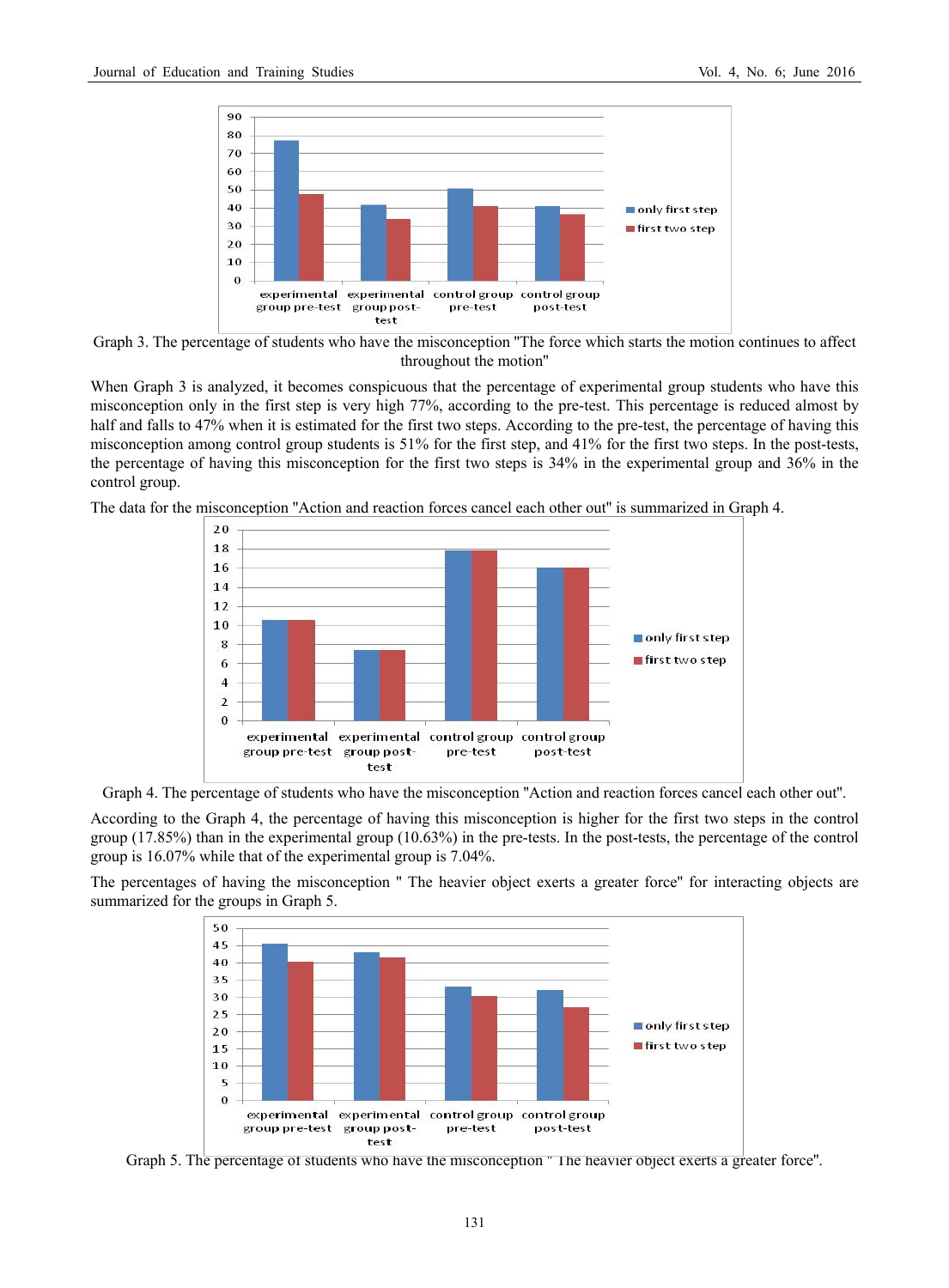According to Graph 5, the percentage of students who have this misconception in the pre-tests for the first two steps is 40.42% for the experimental group, and 30.35% for the control group. The percentage of students who have this misconception is quite high in both groups. According to the post-tests, for the first two steps, the number of students having the misconception increases in the experimental group and becomes 41.48% while it decreases in the control group and becomes 27.14%.

The data for the misconception '' The object which has higher velocity exerts a greater force'' for interacting objects is summarized in Graph 6.



Graph 6. The percentage of students who have the misconception ''The object which has higher velocity exerts a greater force''.

According to Graph 6, for the pre-tests first two steps, the percentage of having this misconception is 58.08% for the experimental group, and 60.71% for the control group. These percentages indicate that students in both groups have this misconception to a very large extent. According to the post-tests, this rate does not change in the control group. However, in the experimental group, it falls to 45.32%.

The data about the last misconception ''Velocity is directly proportional to the exerted force'' is summarized in Graph 7.





In Graph 7, for the first two steps, the percentage of having this misconception for the pre-tests is 51.06% for the experimental group, and 28.57% for the control group. The percentage of the experimental group students having this misconception is almost double the percentage of the control group students. According to the post-tests, the rate of the experimental group students having this misconception falls to 42.55%. However, the same rate rises to 53.57% for the control group. It is remarkable that the rate for this misconception almost doubles in the control group while it decreases in the experimental group.

The comparison of the experimental group and the control group students according to the pre-tests was made with independent samples t-test, and it is summarized in Table 3.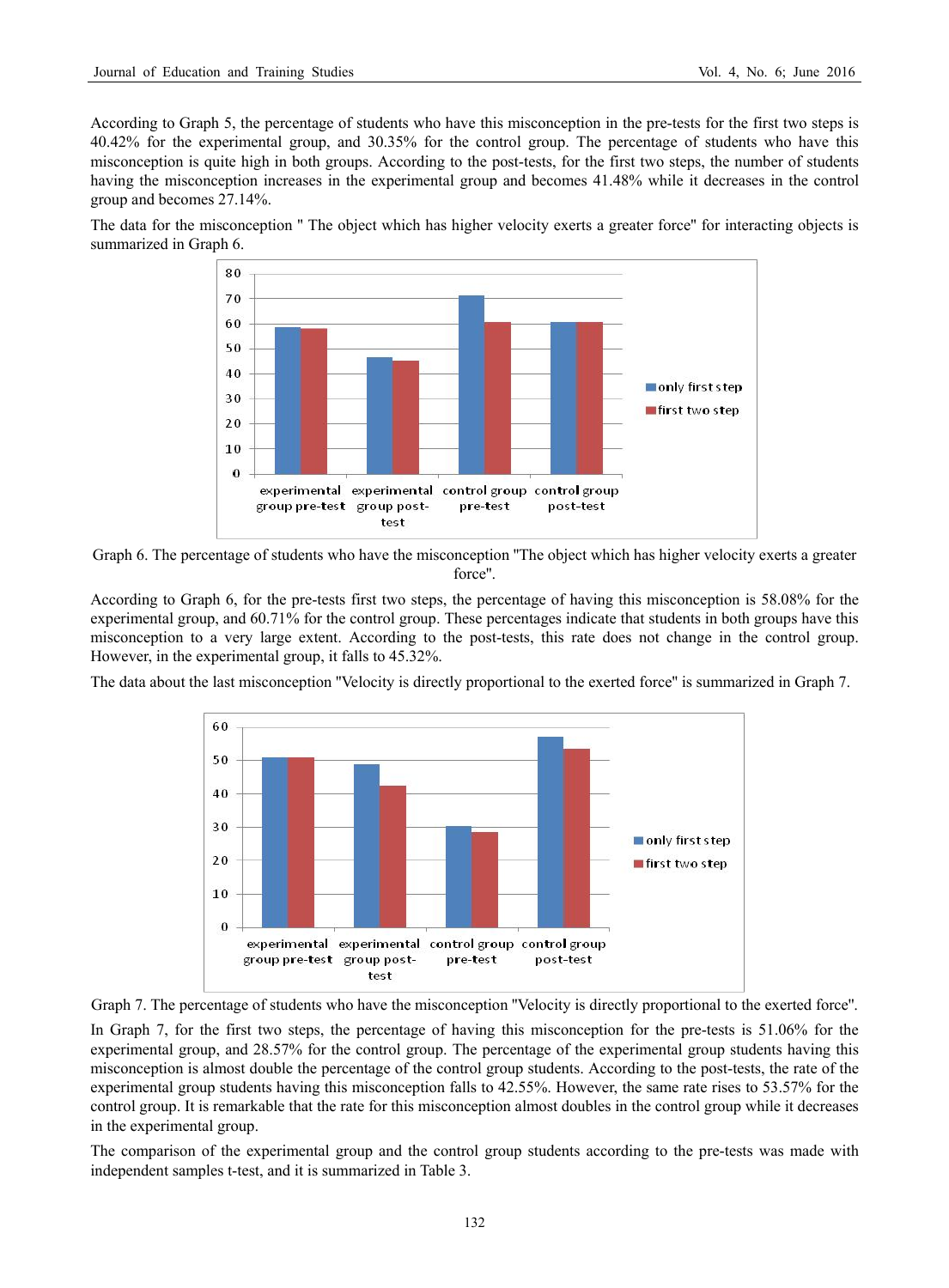| Table 3. The results of the independent samples t-test of the pre-test data of the experimental and the control group |
|-----------------------------------------------------------------------------------------------------------------------|
|-----------------------------------------------------------------------------------------------------------------------|

| Group        |    | Mean | ຼ                | sd |       |       |
|--------------|----|------|------------------|----|-------|-------|
| Experimental | 32 | 7,41 | 1.65             | 80 | 0,638 | 0,526 |
| Control      | 49 | 7,14 | $\cdot$ 1<br>. . |    |       |       |

According to Table 3, there is no significant difference between the pre-test scores of the experimental group students and the control group students ( $p>0.05$ ). The correlation between the experimental group students' pre-test and post-test scores for misconceptions was assessed using the paired sample t-test and it is summarized in Table 4.

Table 4. The results of the paired sample t-test of the experimental group students' pre-test and post-test scores

| Test      |                     | Mean | ັ             | sd          |        |       |  |
|-----------|---------------------|------|---------------|-------------|--------|-------|--|
| Pre-test  | $\mathbf{a}$<br>ےد  | 7.14 | 71            | $\sim$<br>◡ | 22,037 | 0,000 |  |
| Post-test | $\mathcal{L}$<br>32 | 5,30 | າ າາ<br>الـہ⊿ |             |        |       |  |

According to Table 4, there is a significant difference between the experimental group students' pre-test and post-test scores when the data is analyzed  $(p<0.05)$ . When the means are examined, it can be observed that the difference is in favor of the pre-test. So, the experimental group students have more misconceptions in the pre-test. The correlation between the control group students' pre-test and post-test scores for misconceptions was assessed using the paired sample t-test and it is summarized in Table 5.

Table 5. The results of the paired sample t-test of the control group students' pre-test and post-test scores

| Test      | N  | Mean | ັ    | sd |        |       |  |
|-----------|----|------|------|----|--------|-------|--|
| Pre-test  | 49 | 7,41 | 1,47 | 48 | 36,291 | 0,000 |  |
| Post-test | 49 | 6,36 | 2,44 |    |        |       |  |

According to Table 5, the data obtained regarding the control group students' misconception indicates that there is a significant difference between the pre-test and post-test scores  $(p<0.00)$ . When the means are examined, the difference is in favor of the pre-test. So, the misconceptions students have in the post-test are fewer than the misconceptions they have in the pre-test.

The scores from the experimental and the control group students' answers for misconceptions were compared according to the independent samples t-test and the results are summarized in Table 6.

Table 6. The results of the independent samples t-test of the experimental group and the control group students' post-test scores

| Group        |    | Mean | ້             | sd |              |       |
|--------------|----|------|---------------|----|--------------|-------|
| Experimental | 49 | 5,30 | 2,20          | 80 | Q7<br>$\sim$ | 0,052 |
| Control      | ∟د | 6.36 | າ າາ<br>، پ ک |    |              |       |

According to Table 6, there is no significant difference between the post-test scores of the experimental group and the control group students regarding their answers with misconceptions  $(p>0.05)$ . When the means are examined, it can be observed that the control group students' scores are higher. So, the experimental group students' answers with misconceptions are fewer than those of the control group students while there is not a significant difference between them.

#### **4. Conclusion and Discussion**

In this study, the effect of studying in groups of two and the effect of the traditional method on removing students' misconceptions about Newton's laws of motion are investigated according to the data obtained from the experimental group and the control group. The studies that have been carried out suggest that conceptual teaching should be given importance in order to remove students' misconceptions (Naylor & Keogh, 1999). That is why conceptual teaching was given importance in both groups during the study. According to the data obtained at the end of the teaching, there is a decrease in the misconceptions ''The force which starts the motion continues to affect throughout the motion'' and ''Action and reaction forces cancel each other out'' in the post-tests, in comparison with the pre-tests, in both the experimental group and the control group. In the experimental group, there is an increase in the misconceptions ''Constant velocity requires a constant force'' and ''The heavier object exerts a greater force'' in the post-tests, in comparison with the pre-tests. In the control group, there is an increase in the misconceptions ''If there is no force, there is no motion'' and ''Velocity is directly proportional to the exerted force'' in the post-tests, in comparison with the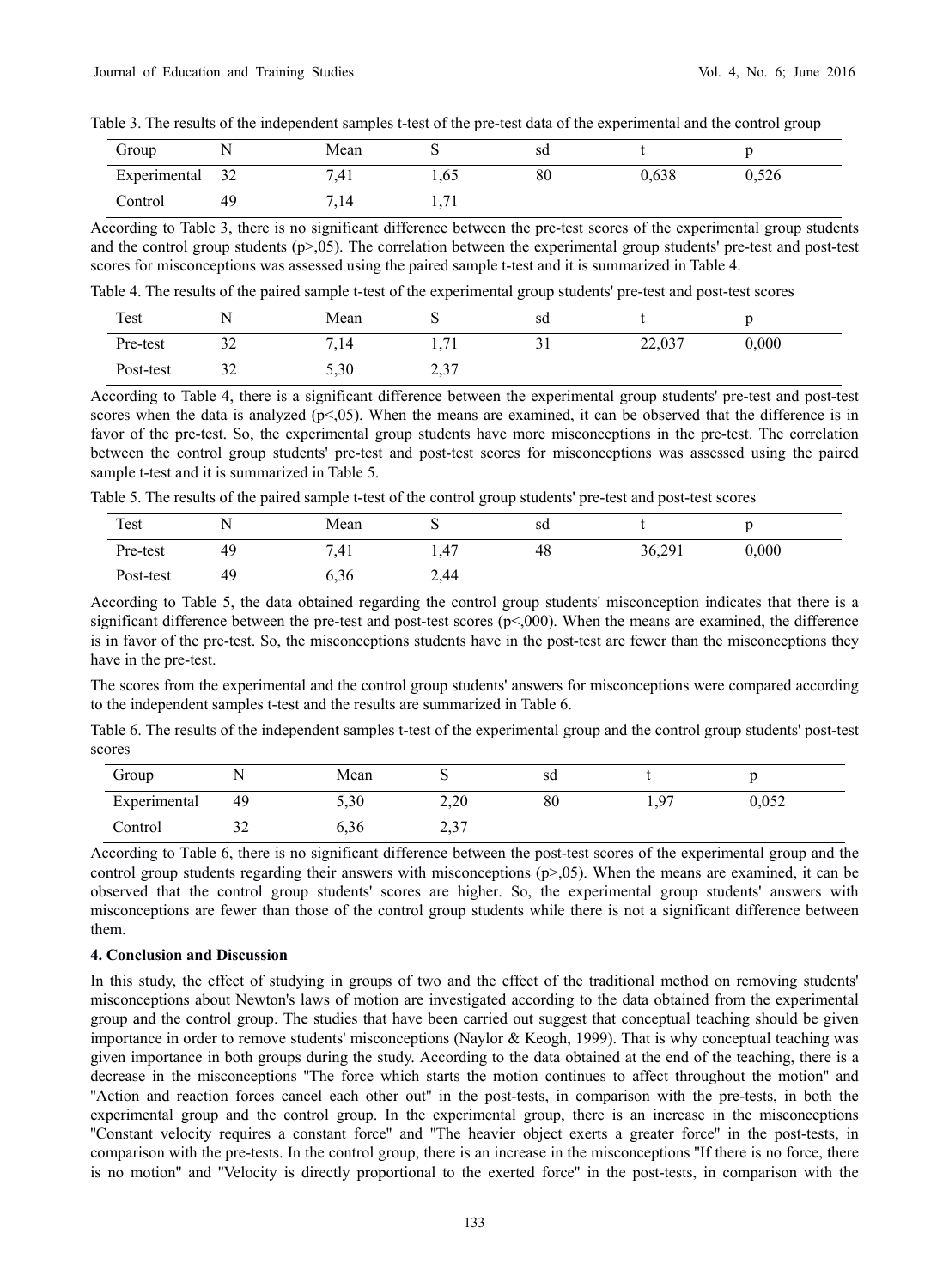pre-tests. However, there is no change in the misconception ''The object which has higher velocity exerts a greater force'' in the post-test, in comparison with the pre-tests. Not many studies have been reported on the effects of group work methods, which have various applications, on removing misconceptions. Different results have been obtained from the studies that have been carried out. While Tarhan and Sesen (2012), Ünlüsoy (2006) found that group work had a significant effect on removing misconceptions, Snyder and Sullivan (1995) found that it had no significant effect.

According to the data obtained, it is apparent that the lowest rate in the post-tests for both groups belongs to the misconception ''Action and reaction forces cancel each other out''. However, the high rate of the misconceptions ''The heavier object exerts a greater force'' and ''The object which has higher velocity exerts a greater force'' for interacting objects, which are connected to the aforementioned misconception, in both groups indicates that this misconception is, in fact, not removed and it shows up through different questions. According to Stinner (1994), the misconceptions that students have about Newton's laws occur because students explain events in their daily lives intuitively.The interpretations that students make based on their limited observations are in parallel with the history of science and mostly in conflict with Newton's laws. The same situation was observed during the teaching. For example, it was seen that the students had difficulty in explaining the relation between the fact that the action and reaction forces are equal during a collision for two cars that crash and the fact that the smaller car suffers greater damage. A similar situation was also observed in collisions between fast and slower objects. Another observation was that the students considered ''force'' directly connected with motion because ''force'' is an abstract concept which can be perceived through the effect it exerts.

According to Table 3, there is no difference between the experimental group and the control group students' pre-test scores. According to Table 4 and Table 5, a significant difference in favor of the pre-tests is observed between the experimental group and the control group students' post-tests and pre-tests. In parallel with these results, it can be stated that the teaching was effective, for both groups, in removing the misconceptions the students had at the beginning. When the post-test results of the experimental group and the control group students were compared, it was found that there was not a significant difference according to Table 6 ( $p$  $> 0$ 5). When the average scores of the groups are examined, it is observed that the experimental group students have a lower average of having misconceptions. In other words, the group work method, in comparison with the traditional method, brought about a reduction in misconceptions although this reduction is not significant. While the teaching was being performed in the experimental group, conceptual teaching was tried to be carried out through giving the groups activities including conceptual cartoons, worksheets, case studies, doing experiments, asking open ended questions, and preparing/presenting performance homework. As regards the control group, these activities were converted into questions, and solved in the class with the teacher and in the way that the students were given the opportunity to study individually without group work. It is thought that some of the decrease in the misconceptions in the control group is due to the fact that the questions containing misconceptions about Newton's laws were answered by the teacher clearly and briefly, and the students accepted these explanations without much questioning. In addition, the questions given on the basis of conceptual teaching may have reduced students' misconceptions. As regards the experimental group, the same misconceptions were studied with different activities, and by enabling students to have discussions with their peer in the same group. According to Lucas (2009), although group work ensures that passive students participate in the lesson, it is disadvantageous while solving detailed questions due to time limitations. So, it is possible that the students in the experimental group did not have the chance to discuss and analyze adequately because they had to finish the activities within a certain amount of time. After the time given for the activities finished, the answers were taken from the groups, and if the majority's answer was correct, the students were allowed to solve the activity. If the answer from more than half of the class was incorrect, necessary explanations were made by the teacher. During the teaching in the experimental group, the successful students were observed to be more active while the groups were doing the activities. It is possible that if the successful student had a misconception about the concept, he/she may have explained the case accordingly. If the other student in the group found that explanation plausible or both students had the same misconception and they explained the case with it and they were convinced, this may have caused the misconception to become permanent. Even though the answers to the activities were given later, the explanations students made to each other in their groups may have remained better in students' minds and they may have held onto their ideas because misconceptions are quite resistant to changes (Güneş, 2005).

According to the results obtained from the study, in order to reduce students' misconceptions, it is necessary to give students the opportunity to make analyses in the activities in more detail while teaching is performed within groups of two. Especially, after activities related to misconceptions are done, it may be useful to present not only the correct answer but also ideas with misconceptions in the form of class discussion. It is recommended to teachers who want to apply this method that they give weight and priority to conceptual teaching while preparing activities, and then they pass to examples which contain numerical operations. It is also recommended that researchers take into account different circumstances while setting up groups during the application of group work method and study their effects on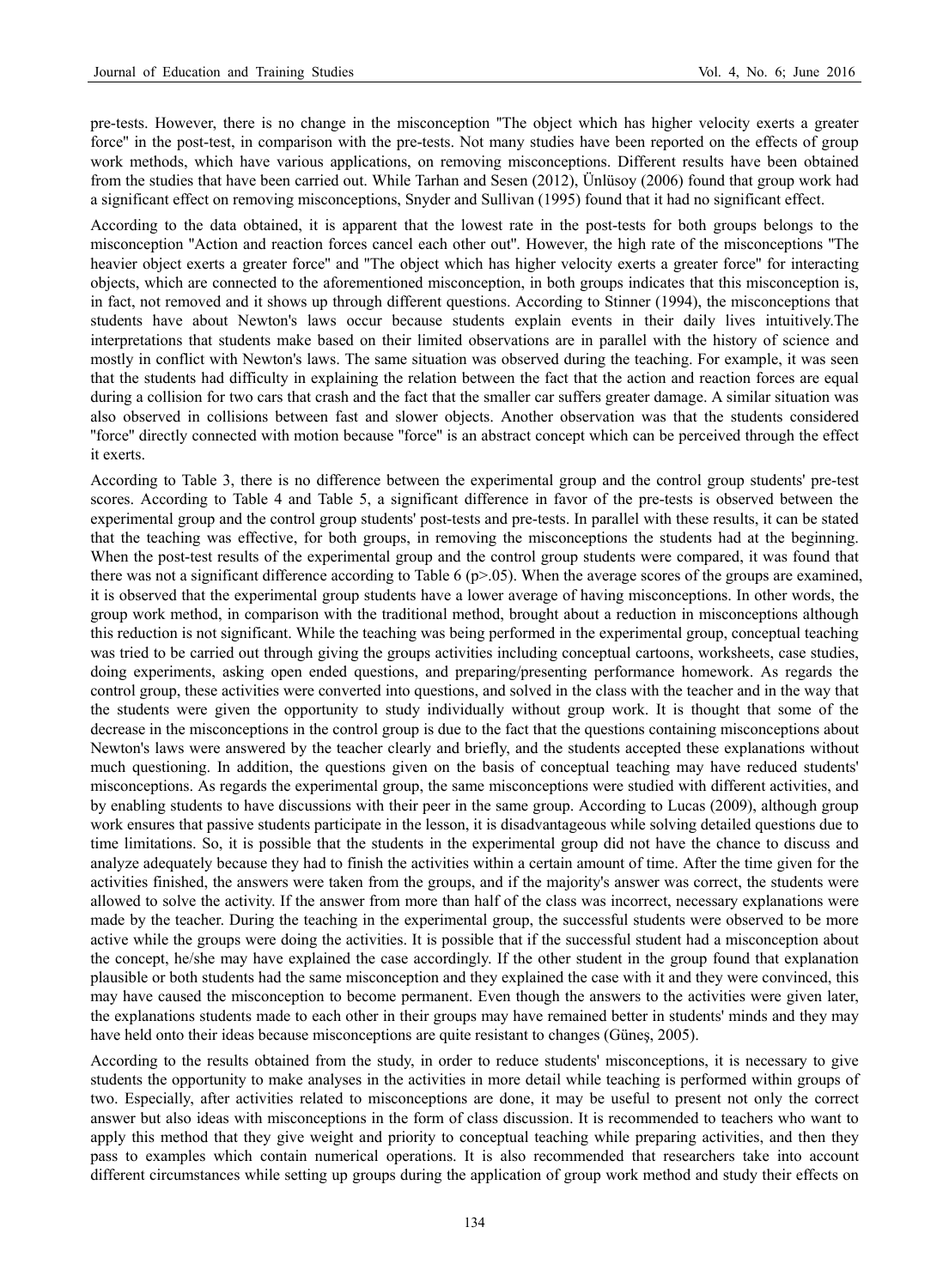misconceptions.

#### **References**

- Akay, G. (2011). *The effect of peer instruction method on the 8th grade students' mathematics achievement in transformation geometry and attitudes towards mathematics* (Unpublished master's thesis). The Middle East Technical University, Ankara, Turkey.
- Atasoy, Ş. (2008). *Öğretmen adaylarının Newton'un hareket kanunları konusundaki kavram yanılgılarının giderilmesine yönelik geliştirilen çalışma yapraklarının etkililiğinin araştırılması* (Unpublished doctoral dissertation). Karadeniz Technical University, Trabzon, Turkey.
- Aydın, Z. (2007). *Isı ve sıcaklık konusunda rastlanan kavram yanılgıları ve bu kavram yanılgılarının giderilmesinde kavram haritalarının kullanılması* (Unpublished master's thesis). Yüzüncü Yıl University, Van, Turkey.
- Bilgin, İ., & Geban, Ö. (2001). Benzeşim (Analoji) yöntemi kullanarak lise 2. sınıf öğrencilerinin kimyasal denge konusundaki kavram yanılgılarının giderilmesi. *Hacettepe Üniversitesi Eğitim Fakültesi Dergisi, 20*, 26-32.
- Çepni, S., Akdeniz, A. R., & Keser, Ö. F. (2000). *Fen Bilimleri Öğretiminde Bütünleştirici Öğrenme Kuramına Uygun Örnek Rehber Materyallerin Geliştirilmesi.* 19. TFD Fizik Kongresi, Fırat University, Elazığ,Turkey.
- Demircioğlu, H. (2003). *Sınıf öğretmen adaylarının kimya kavramlarını anlama düzeyleri ve karşılaşılan yanılgılar* (Unpublished master's thesis). Karadeniz Technical University, Trabzon, Turkey.
- DeVellis, R. F. (1991). *Scale development.* London: Sage Publications.
- Duit, R., & Treagust, D. F. (1995). *Students' Conceptions And Constructivist Teaching Approaches, In Improving Science Education*. University Of Chicago Pres, Illinois Chicago.
- Ergin, S., & Atasoy, Ş. (2013). Comparative analysis of the effectiveness of 4MAT teaching method in removing pupils' physics misconceptions of electicity. *Journal of Baltic Science Education, 12*(6), 730-746.
- Ergin, S., Şen A. I., & Atasoy, Ş. (2015). *The Impact of Peer Instruction on the Level of the Continuous Physics Achievement of Grade 9 Students.* 6<sup>th</sup> World Conference, On Learning, Teaching and Educational Leadership. 29-31 October 2015, Paris, France.
- Geban, Ö., Ertepınar, H., Yayla, N., & Işık, A. (1999). *Elektro Kimya Konusu Kavram Yanılgıları.* III. Ulusal Fen Bilimleri Egitimi Sempozyumu, 23–25 Eylül 1999, Karadeniz Technical University, Trabzon, Turkey.
- Genç, G. (2008). *İlköğretim 6. sınıf öğrencilerinin kuvvet ve hareket konusunu anlama düzeyleri ve kavram yanılgıları* (Unpublished master's thesis). Atatürk University, Erzurum, Turkey.
- Goldring, H., & Osborne, J. (1994). Students' difficulties with energy and related concepts. *Physics Education, 28*, 26– 31. http://dx.doi.org/10.1088/0031-9120/29/1/006
- Gülçiçek, N. (2004). *Kavramsal değişim metinlerinin öğrencilerin manyetizma konusunu anlamalarına ve fizik tutumlarına etkisi* (Unpublished master's thesis). Gazi University, Ankara, Turkey.
- Güneş, B. (2005). *Konu Alanı Ders Kitabı İnnceleme Kılavuzu: IV. Bölüm, Bilimsel Hatalar ve Kavram Yanılgıları.*  Gazi Kitabevi: Ankara.
- Gürel, Z., & Gürdal, A. (2002). 7–11. sınıf öğrencilerinin yerçekimi konusundaki kavram yanılgıları. *Burdur Eğitim Fakültesi Dergisi, 3*, 42–55.
- Hand, B. & Treagust, D. F. (1991). Student achievement and science curriculum development using a constructivist framework. *School Science and Mathematics, 91*(4), 172-176. http://dx.doi.org/10.1111/j.1949-8594.1991.tb12073.x
- Hestenes, D., Wells, M., & Swackhamer, G. (1992). Force concept inventory. *The Physics Teacher, 30*, 141-158. http://dx.doi.org/10.1119/1.2343497
- Hewson, P. W., & Hewson, M. G. (1984). The role conceptual conflict in conceptual change and the design of science instruction. *Instructional Science, 13*(1), 13. http://dx.doi.org/10.1007/BF00051837
- Köse, S., Ayas, A., & Taş, E. (2003). Bilgisayar destekli öğretimin kavram yanılgıları üzerine etkisi: "Fotosentez". *Pamukkale Üniversitesi Eğitim Fakültesi Dergisi, 2*(14), 106- 112.
- Kurt, Ş. (2002). *Fizik öğretiminde bütünleştirici öğrenme kuramına uygun çalışma yapraklarının geliştirilmesi*  (Unpublished master's thesis). Karadeniz Technical University, Trabzon, Turkey.
- Kurt, Ş., & Akdeniz, A. R. (2004). *Farklı Düzeylerdeki Öğrencilerde Kuvvet Kavramı ile İlgili Yanılgılar.* XII. Eğitim Bilimleri Kongresi, Bildiriler Kitabı, Cilt III, 1931–1950, Ankara, Turkey.